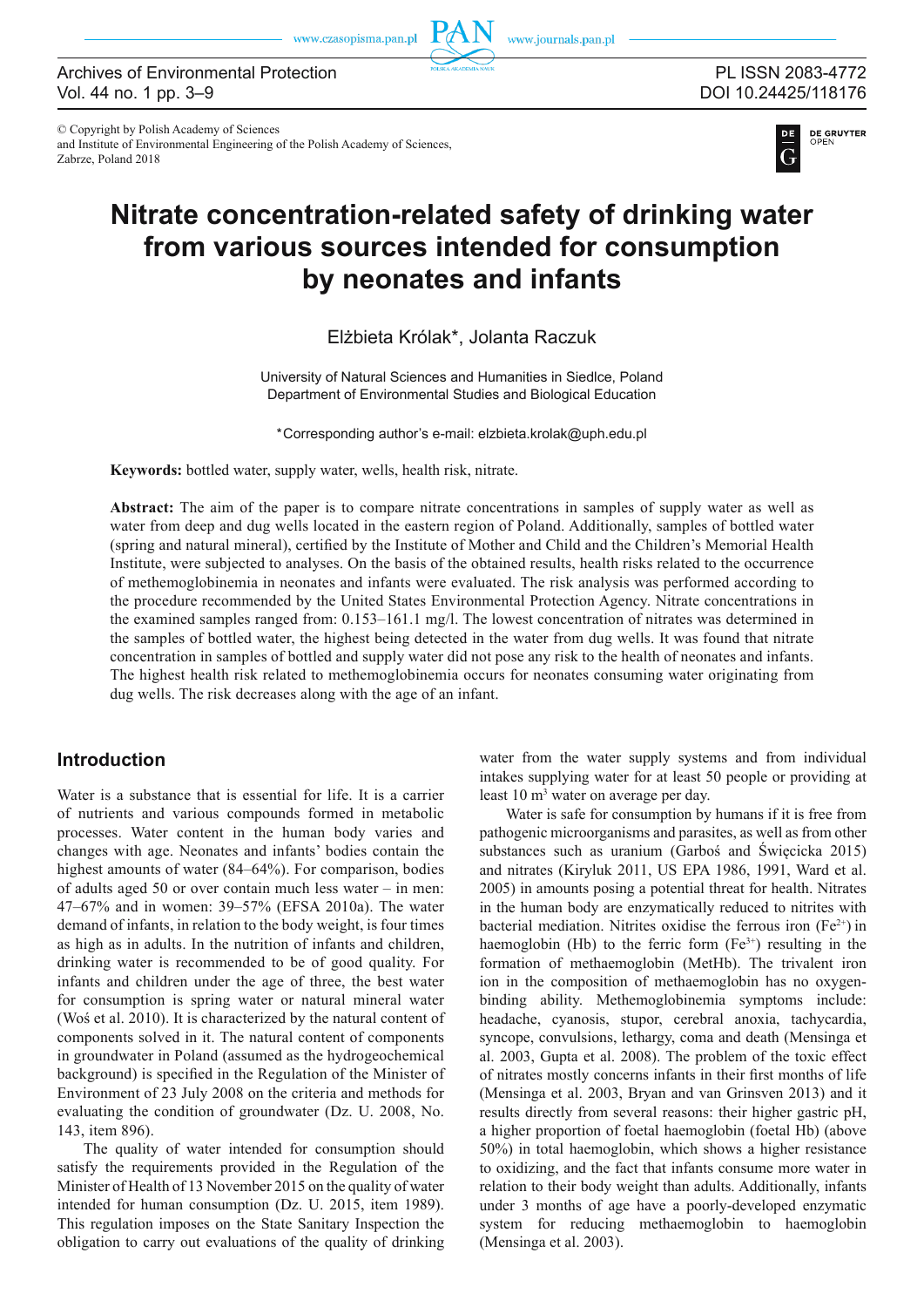PA

In the nutrition of infants and small children, it is recommended to use good quality drinking water. Water available for sale includes bottled waters certified by the Institute of Mother and Child, the Children's Memorial Health Institute and the State Institute of Hygiene. Labels on the packages of water intended for consumption by small children do not contain information specifying their nitrate concentration.

The main source of drinking water for inhabitants of Poland is water from water supply intakes subject to inspection by the State Sanitary Inspection (Dz. U. 2015, item 1989). Data provided by the Central Statistical Office (GUS 2015a) shows that 91.6% of the total population used the water supply networks in 2014. More than 96% of urban population and over 84% of people living in rural areas had access to supply water networks. The rural population also uses private wells providing drinking water of unknown physico-chemical and microbiological parameters. According to the literature (Bilek and Rybakowa 2014, Bilek et al. 2015, Jaszczyński et al. 2006, Raczuk 2010), in Poland, water from well intakes, particularly from dug wells, has high concentrations of nitrates which often exceed the standards. It must be emphasized that in Poland, the natural concentration of nitrates in drinking water is assumed at the level of 5 mg/l (Dz. U. 2008, No. 143, item 896).

In view of the high percentage of water in the infant body and particularly high sensitivity and rapid response of the body in this age group to the presence of nitrates, many studies have concerned the evaluation of health risks related to the supply of nitrates with drinking water (Bozek at al. 2013, Pawełczyk 2012, Su et al. 2013).

The aim of the research was to compare the concentration of nitrates in samples of drinking water from various sources in selected provinces of eastern Poland, as well as to assess health risks in neonates and infants related to the exposure to nitrates.

#### **Materials and methods**

Samples of drinking water were taken in the areas of the following provinces: Warmia and Mazury (n=21), Podlaskie  $(n=35)$ , Lublin  $(n=45)$ , Subcarpathian  $(n=23)$  and the eastern part of Mazovia (n=63) (Fig. 1). The percentage of the population using the water supply network in the examined area ranges from 80% (Podkarpacie) to 94% in Warmia and Mazury (GUS 2015a). The total amount of 1.5 l water samples were collected in 2013–2014 at random from each of 104 water supply intakes, from 58 dug wells with depths ranging from 5 to 20 m and from 25 deep wells with depths ranging from 26 to 56 m. Samples from the water supply system were collected both from rural and urban networks, while samples of well-water were taken mainly in rural areas. The analysis also included nine samples of commercially-available bottled water, certified by the Institute of Mother and Child and the Children's Memorial Health Institute. These included the following spring waters: Baby Zdrój, Mama i Ja, Nestle Pure, Jurajska Junior, Primavera, Sugaro Junior, Żywiec Zdrój (Zdrojek) and the natural mineral waters: Polaris Plus and Polaris Kids.

Nitrate levels in water samples were spectrophotometrically determined with phenol disulphonic acid within concentrations ranging from  $0.02$  to  $2.00$  mg N-NO<sub>3</sub>/ml. The absorbance of radiation was measured with a Shimadzu UV-1800 spectrophotometer, at the 410 nm wavelength. The analysis of each sample was performed in three replications. The accuracy of the determination of nitrates in water samples was checked with the method of standard addition.

The results of the study were statistically analysed. They were also used to evaluate the risk to infant health related to exposure to nitrates in drinking water. The evaluation of the health risk was performed according to the procedure



MAP LEGEND SURVEY AREA  $\Lambda$ SUPPLY WATER DEEP WELLS  $\bullet$ 

- O DUG WELLS
- PROVINCE BOUNDRIES
-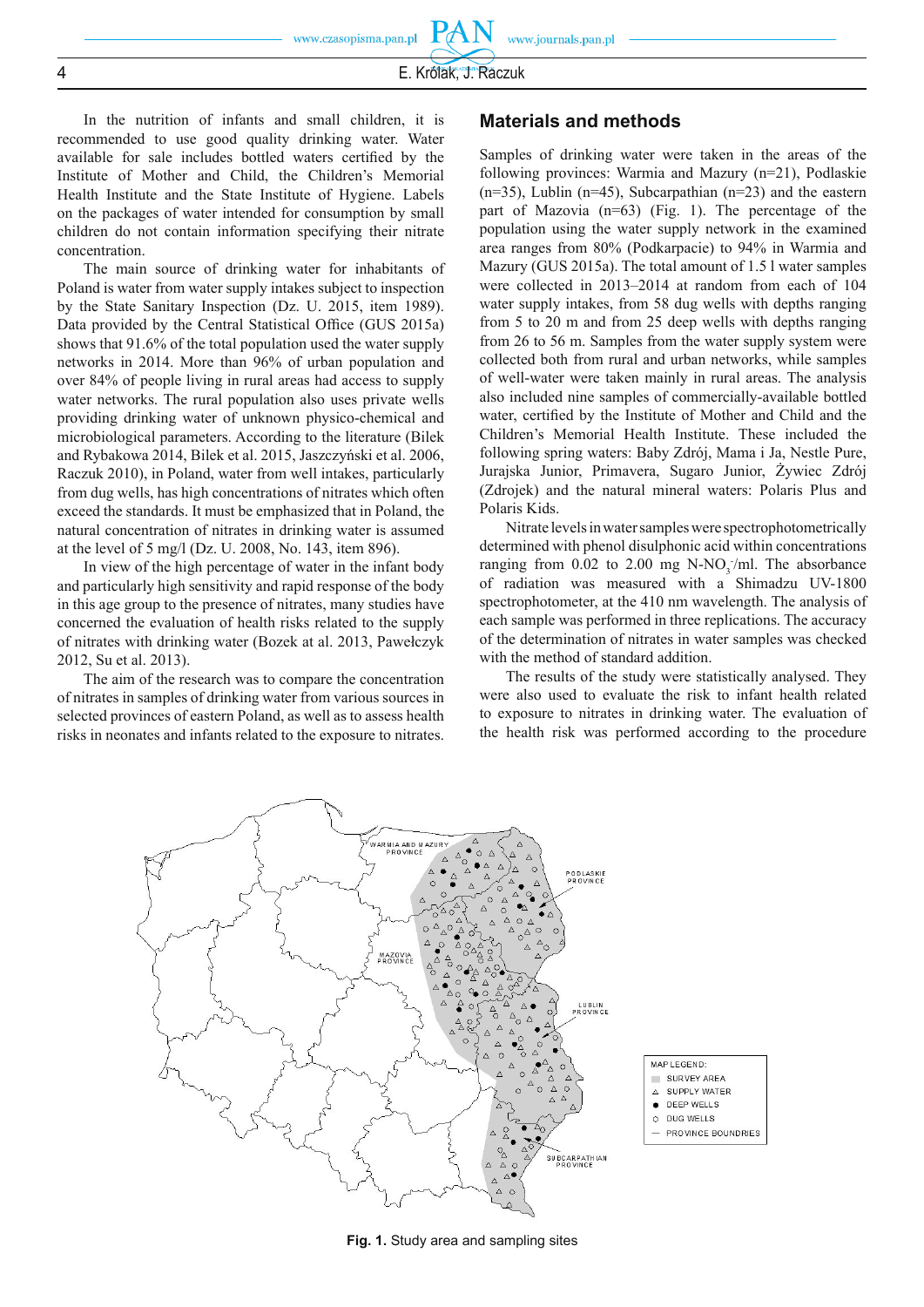recommended by the United States Environmental Protection Agency (US EPA 1989).

The results were statistically analysed with Statistica 2012 software. Since a Shapiro-Wilk test demonstrated that the variables did not have a normal distribution ( $p < 0.01$ ), a non--parametric Kruskal-Wallis was applied to compare the values of the studied parameters. In further statistical calculations the Dunn's multiple range test was used. The value of the correlation coefficient between the nitrate level and the depth of the well was calculated using the Spearman  $(R<sub>s</sub>)$  range test.

A risk scenario was developed taking into account the age group which is the most susceptible to excessive nitrates in water, represented by neonates and infants below the age of one. It was assumed that they were bottle-fed children. The number of live births in 2014 ranged from 13,958 in Warmia and Mazury to 57,139 in Mazovia (GUS 2015b).

The research methodology of health risk assessment applied in the study was based on the procedure recommended by the United States Environmental Protection Agency (US EPA 1989). Toxicological data concerning nitrates were derived from the Integrated Risk Information System (IRIS) database (US EPA1991), which is recommended as the preferred source of toxicological information. Since nitrates are classified as group D chemical substances according to US EPA (1986; 1991), for which there is insufficient data confirming their potential carcinogenicity, the health risk evaluation process was based on measuring exposure to toxic substances, although not carcinogenic ones.

In order to assess health risks related to nitrates present in drinking water, the following formula reflecting the intake of threshold substances with drinking water (Pawełczyk 2012, US EPA1989) was used:

$$
ADD = C \times FI \times (IR \times EF \times ED) / (BW \times AT)
$$

where:

- ADD − average daily dose of nitrates taken in with drinking water (mg/kg/day),
- C concentration of  $NO_3^-$  ions in drinking water in the exposure period (mg/l),
- FI − abstract number from 0 to 1, describing what part of the actual intake originates from the polluted source; the analysis assumed  $FI = 1$ ,
- IR − the intake rate of drinking water consumed per day [mg/], assumed, according to US EPA (2008) recommendations, 95th percentile for acute exposure, i.e. the maximum water intake by neonates and infants (Table 1),
- EF  $-$  the exposure frequency 7 days/week for all age groups of infants and neonates,
- ED  $-$  the exposure duration  $-$  for all age groups of infants and neonates  $ED = 1$  week,
- BW the average body weight [kg], assumed for each age group according to the US EPA (2008) recommendations (Table 1),
- $AT$  the average time (in days), for which the average is calculated – the same value of  $AT = 7$  days was assumed for analysing the acute exposure for all age groups of infants and neonates.

The level of risk related to the current acute exposure was evaluated using the hazard quotient (HQ), calculated according to the formula:

$$
HQ = ADD/RfD
$$

where:

ADD − average daily dose (mg/kg/d),

RfD − oral reference dose (mg/kg/d). According to US EPA (1991), a reference dose for nitrates in drinking water is 1.6 mg N-NO<sub>3</sub>/kg/d i.e. 7.09 mg NO<sub>3</sub>/kg/d.

## **Results**

Nitrate concentrations in the examined samples ranged from 0.153–161.1 mg/l (Table 2). In all examined samples of bottled water recommended for infants and small children, the level of nitrates did not exceed 5 mg/l. It also did not exceed the value in 86.5% of supply water samples, 72% of deep well water samples and 3% of samples taken from dug wells. In about

| Age group       | Month    | Body weight (BW) [kg] | Intake rate (IR) of drinking water [I/d] |  |
|-----------------|----------|-----------------------|------------------------------------------|--|
| <b>Neonates</b> |          | 4.8                   | 0.839                                    |  |
|                 | $1 - 3$  | 5.9                   | 0.896                                    |  |
| Infants         | $3 - 6$  | 7.4                   | 1.056                                    |  |
|                 | $6 - 12$ | 9.2                   | 1.055                                    |  |

**Table 1.** Exposition factors for individual age group (neonates and infants) (US EPA 2008)

**Table 2.** Concentration of nitrate in water samples

| Samples water        | N   | [mg $NO3/I$ ] |       |       |       |        |          |                   |
|----------------------|-----|---------------|-------|-------|-------|--------|----------|-------------------|
|                      |     | Min           | Max   | Mean  | SD    | Median | Lower    | Upper<br>Quartile |
|                      |     |               |       |       |       |        | Quartile |                   |
| <b>Bottled water</b> | 9   | 0.226         | 1.413 | 0.659 | 0.422 | 0.443  | 0.985    | 0.340             |
| Supply water         | 104 | 0.153         | 24.44 | 2.714 | 4.107 | 1.121  | 0.682    | 3.356             |
| Deep wells           | 25  | 0.512         | 47.12 | 9.509 | 14.27 | 3.720  | 1.820    | 11.82             |
| Dug wells            | 58  | 2.451         | 161.1 | 43.52 | 33.11 | 32.00  | 19.46    | 62.52             |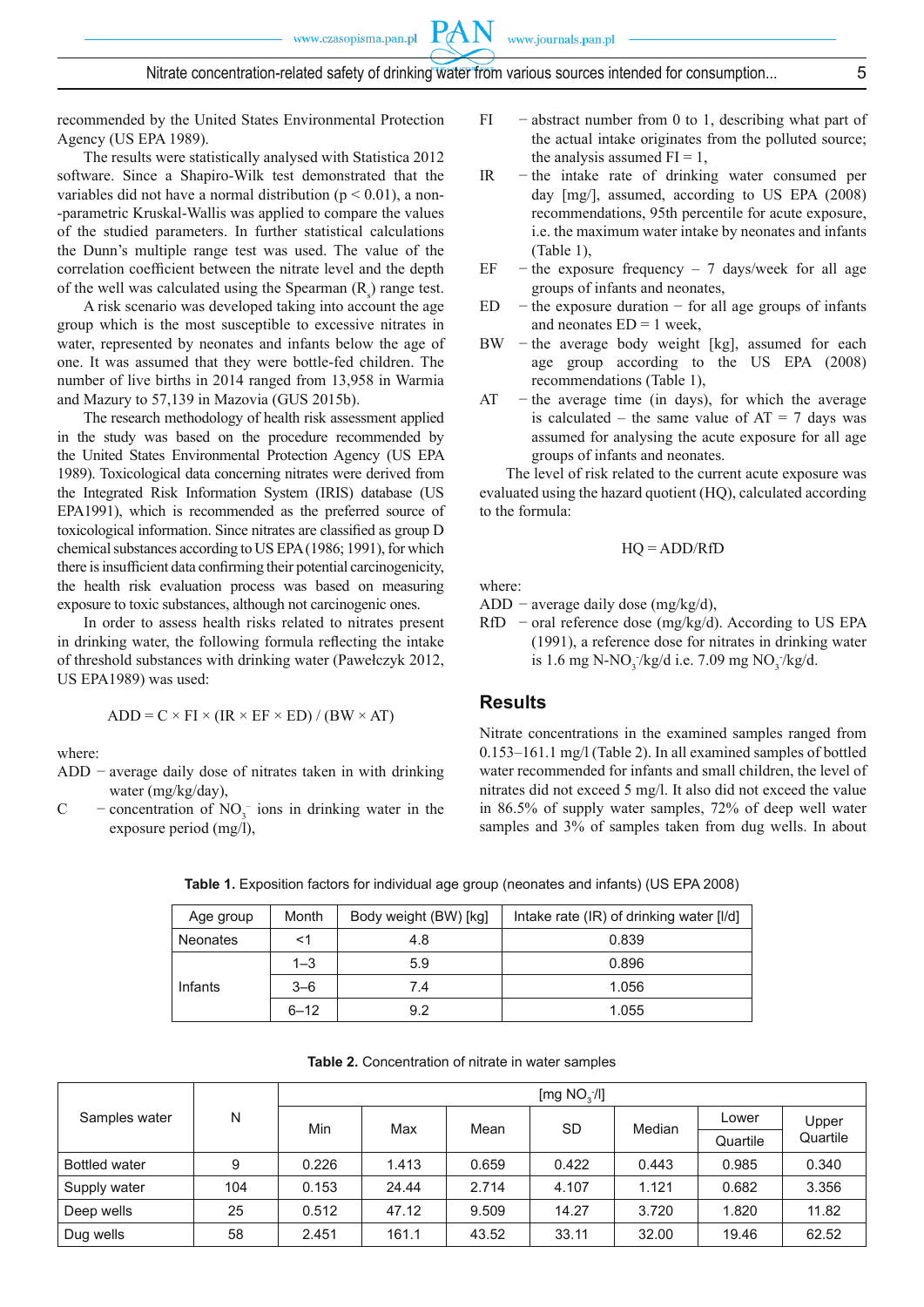35% of water samples from dug wells, the concentration of nitrates exceeded the normative value of 50 mg/l (Fig. 2). In water samples taken from various sites statistically significant differences  $(H_{3,196} = 117,99; p = 0.0000)$  of nitrate concentrations were noted. The concentration of nitrate in bottled water samples was significantly lower than nitrate concentration in water samples from deep ( $p = 0.0052$ ) and dug ( $p = 0.0000$ ) wells. No significant differences in nitrate concentrations were observed in bottled and supply water samples. The differences were significant in the case of supply water samples and the samples from dug ( $p = 0.0000$ ) as well as deep ( $p = 0.0249$ ) wells. Nitrate concentration in the samples of water from deep wells was significantly lower than the one in dug wells water  $(p = 0.0001)$ .

Statistical analysis did not show differences in nitrate concentrations in supply, dug and deep water samples taken from various provinces. However, within individual provinces, significant differences in nitrate concentrations were noted in water samples collected at different sites: Mazovia  $(H_{2063} = 37,75; p = 0.0000)$ , Podlasie  $(H_{2035} = 21.08, p = 0.0000)$ , Warmia and Mazury ( $H_{221} = 11,92$ ;  $p = 0.0026$ ), Lublin  $(H_{2^{2}45} = 28.03; p = 0.0000)$ , Subcarpathian  $(H_{2^{2}23} = 10.08,$  $p = 0.0065$ ). In water from each province, significant differences  $(p < 0.005)$  in nitrate concentrations were observed in supply water samples and the samples taken from dug wells. What is more, in the samples from Mazovia region, differences in nitrate concentrations were detected in dug and deep wells water  $(p = 0.0132)$ . It should also be noted that nitrate concentration in water samples from dug wells was significantly negatively correlated ( $R_s = -0.673$ ,  $p < 0.05$ ) with the depth of the well. Lower concentrations of nitrates were recorded in samples of water originating from deeper wells. Such a relation was not found for deep wells.

The hazard quotient (HQ) calculated on the basis of the average daily dose (ADD) of nitrates with drinking water for various age groups of infants and the oral reference dose (RfD) for nitrates are presented in Table 3. The calculated value of HQ < 1 means that the estimated exposure to nitrates in drinking water is lower than RfD and that the risk is acceptable. The hazard quotient (HQ) for each age group of

infants and neonates drinking spring water, natural mineral water and supply water was below 1. The consumption of water from 3% of deep wells posed a danger to neonates and infants below their third month of life. For other groups of infants, the intake of nitrates with water from deep wells did not pose a threat to life. For dug wells, the intake of water from 42% of the examined wells posed a threat to neonates, while water from 36% of intakes posed a threat to infants under three months of age. The percentage of well-water samples posing a threat to infant health was the lowest for the group above six months of age (Fig. 3). The highest health risk caused by nitrates according to the assumed threat scenario was borne by new-born babies, for which the maximum hazard quotient (HQ) was 3.972 (Table 3).

## **Discussion**

Drinking water quality is an important element of human health in view of its permanent place in everyday nutrition. Drinking water can be a source of macro- and microelements for the human body (Ćurković et al. 2016, Rosborg 2015). It can also contain substances that are hazardous to health and which in concentrations exceeding norms can pose a threat to the health of consumers (Bukowski et. al. 2001, Ćurković et al. 2016, Garboś and Święcicka 2015, Ward et al. 2005). For this reason, it is subject to evaluation by the State Sanitary Inspection. According to the Regulation of the Minister of Health (Dz. U. 2015, item 1989), water from the water supply system should be examined at least four times a year. Applicable standards determining the parameters of acceptable levels of substances that are hazardous to health take into consideration the recommendations of the World Health Organisation and are consistent with the EU Council Directive 98/83/EC (Gromiec 2004). The analysed samples of bottled waters satisfied the applicable norms of 50 mg  $NO_3/1$  for spring water and 10 mg  $NO<sub>3</sub>/l$  for natural mineral water (Dz. U. 2011, No. 85, item 466). Nitrate concentrations in the examined bottled waters did not exceed the hydrogeochemical background level.

All samples of supply water in terms of nitrate concentration met the recommended norm -50 mg/l (Dz. U.



**Fig. 2.** Percentage share of water samples of different concentration of nitrates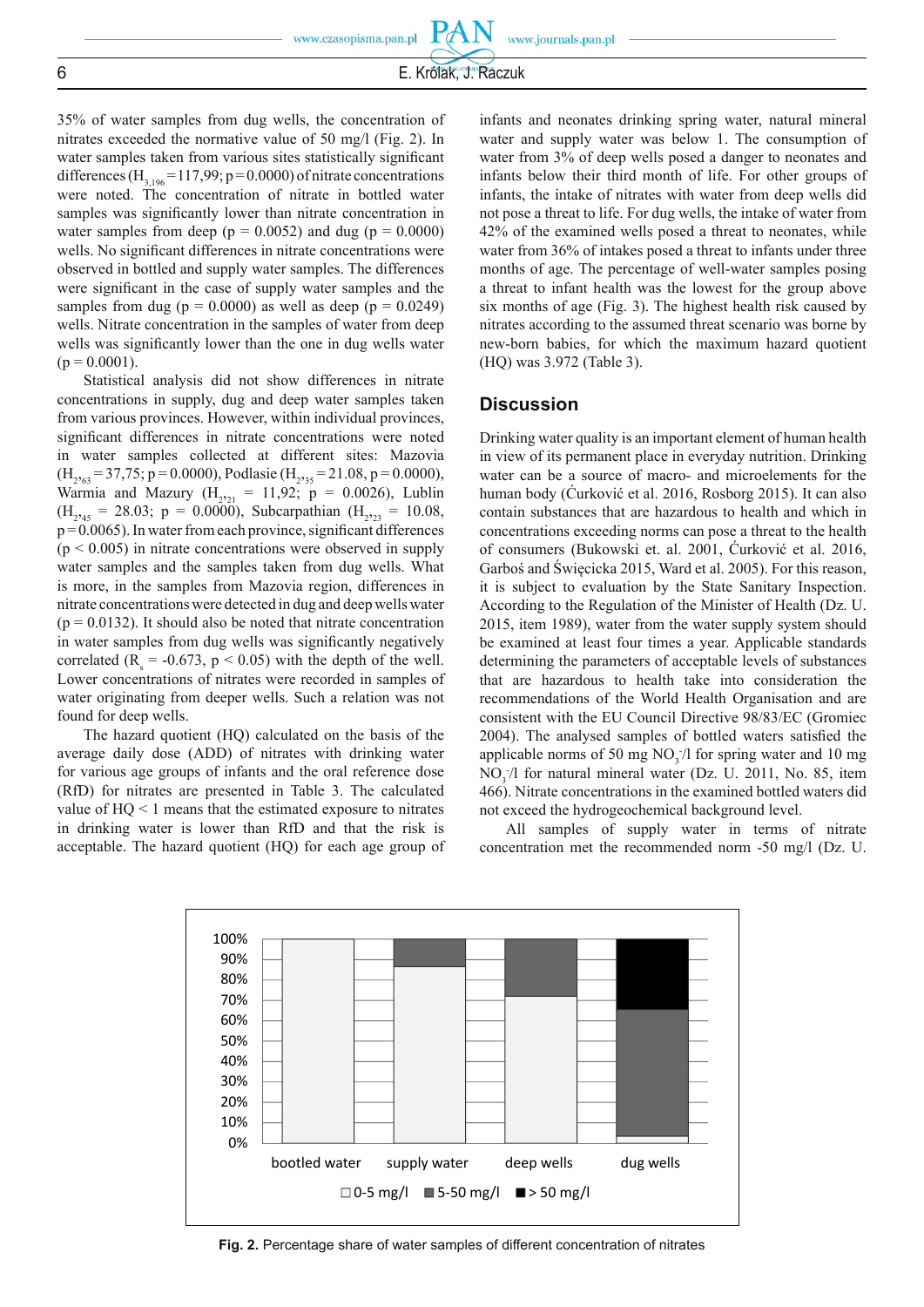Nitrate concentration-related safety of drinking water from various sources intended for consumption... 7

PA



**Fig. 3.** Percentage share of water samples of different hazard quotients (HQ) for nitrates in dug wells water for the age group of infants and neonates

|                      | Age [month] | ADD [mg $NO3/I$ ] | HQ              |
|----------------------|-------------|-------------------|-----------------|
| Samples water        |             | Range             | Range           |
|                      | $<$ 1       | $0.040 - 0.247$   | $0.006 - 0.035$ |
| <b>Bottled water</b> | $1 - 3$     | $0.034 - 0.215$   | $0.005 - 0.030$ |
|                      | $3 - 6$     | $0.032 - 0.202$   | $0.005 - 0.028$ |
|                      | $6 - 12$    | $0.026 - 0.162$   | $0.004 - 0.023$ |
|                      | <1          | $0.027 - 4.272$   | $0.004 - 0.603$ |
|                      | $1 - 3$     | $0.023 - 3.712$   | $0.003 - 0.523$ |
| Supply water         | $3 - 6$     | $0.022 - 3.488$   | $0.003 - 0.492$ |
|                      | $6 - 12$    | $0.012 - 2.803$   | $0.002 - 0.395$ |
|                      | <1          | $0.090 - 8.236$   | $0.013 - 1.162$ |
| Deep wells           | $1 - 3$     | 0.078-7.156       | $0.011 - 1.009$ |
|                      | $3 - 6$     | 0.074-7.724       | $0.010 - 0.948$ |
|                      | $6 - 12$    | $0.059 - 5.403$   | $0.008 - 0.762$ |
|                      | <1          | 0.428-28.16       | 0.060-3.972     |
|                      | $1 - 3$     | $0.372 - 24.47$   | $0.049 - 3.243$ |
| Dug wells            | $3 - 6$     | 0.350-22.99       | $0.049 - 3.243$ |
|                      | $6 - 12$    | $0.281 - 18.47$   | $0.040 - 2.606$ |

| Table 3. Average daily dose (ADD) and hazard quotients (HQ) for nitrates in drinking water |  |  |
|--------------------------------------------------------------------------------------------|--|--|
|--------------------------------------------------------------------------------------------|--|--|

2015, item 1989). In supply water samples taken in urban areas, the average concentration of nitrates (2.62 mg/l) was comparable to the average concentration of nitrates (2.77 mg/l) in water samples taken from rural water supply systems. The highest concentration of nitrates ranging from 18.80 to 24.40 mg/l was found in three samples of water originating from two rural water supply systems (Domanice and Sarnaki) and from a small town (Kałuszyn). According to the literature data (Szczerbiński et al. 2006), the health risks related to the presence of nitrates in drinking water originating from water supply systems are higher for inhabitants of rural areas than for town dwellers. Radzka et al. (2015) found nitrate concentrations above the norms recorded in 20% of supply

water samples in the Siedlce District. The results of the nitrate level monitoring of groundwater in areas particularly exposed to contamination with nitrogen compounds from agricultural sources demonstrated that in 2014, 10.6% of the examined samples exceeded 50 mg/l (GUS 2015c).

Nitrate concentrations in supply water samples were significantly lower than nitrate levels in samples of water taken from dug and deep wells. Water samples from 28% of deep wells demonstrated nitrate concentrations above the hydrogeochemical background, which indicates an inflow of anthropogenic pollution. In 4 out of 5 provinces water samples were taken from, no significant differences in nitrate concentrations in water samples from dug and deep wells were noted.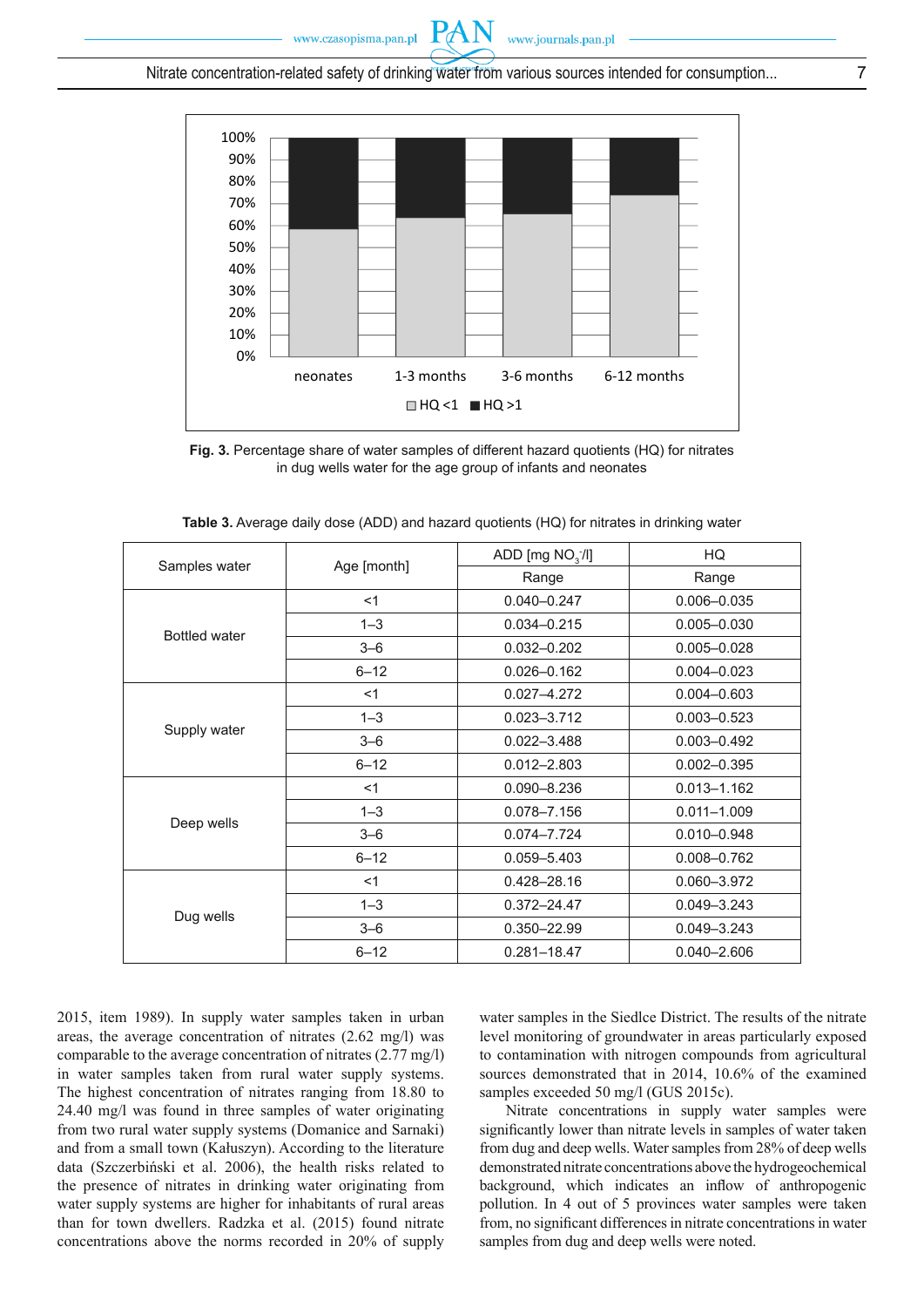**PAN** 

The highest concentration of nitrates (above 100 mg/l) was recorded in water samples from two 10–12 m deep wells. The inflow of nitrates from area sources (farming fields fertilized with organic and mineral fertilizers) and spot sources (leaking septic tanks, farm buildings and manure piles) especially affects shallow dug wells (Jaszczyński et al. 2006, Kiryluk 2011, Raczuk 2010, Sapek 2004).

Well-water is usually used by individual consumers. Water from such intakes is not subject to statutory examination by the State Sanitary Inspection (Dz. U. 2015, item 1989). Assessments of well-water quality conducted in agricultural areas by e.g. Raczuk (2010) and Bilek et al. (2015) demonstrated nitrate concentrations exceeding acceptable levels in more than 70% of samples. In the results presented in this study, excessive nitrate level was recorded in 35% of the examined samples of water taken from dug wells. This means that nitrate concentration in more than 40% of the examined water samples poses a health risk to neonates. This risk is significantly reduced to about  $26\%$ in the group of infants aged 6–12 months. Su et al. (2013), in the research on agricultural areas of the north-eastern China, demonstrated that the consumption of nitrates in drinking water posed a higher risk to infants and children than to adults. Ingested nitrates converted to nitrite by microflora increased infant mortality, spontaneous abortions, birth defects, recurrent diarrhoea, recurrent stomatitis, histopathological changes in cardiac muscles, alveoli of lungs and adrenal glands, deterioration of the immune system of the body and increased free oxide radicals that predispose cells to irreversible damage and effects such as cancer (Gupta et al. 2008). According to Brender et al. (2013) whose studies were carried out in the area of Texas and Iowa, children whose mothers consumed nitrates in drinking water in pregnancy have a higher risk of cleft palate, spina bifida and other birth defects.

Drinking water with an unknown nitrate level should not be used for preparing food for neonates and bottle-fed infants and should not be drunk by infants under the age of one. Additionally, such water should not be consumed by pregnant women. Apart from drinking water, vegetables might be a negative source of nitrates in the diet of neonates aged over 3 months and of pregnant women (EFSA, 2010b, Hord et al. 2009).

## **Conclusions**

- 1. The conducted analysis of drinking water originating from various sources in the aspect of providing it to neonates and infants demonstrated that bottled water certified by the Institute of the Mother and Child and the Children Health Institution is safe for consumption by neonates and infants and pregnant women as regards its nitrate levels.
- 2. The examined supply water samples did not pose a threat to neonates and infants in terms of nitrate concentration.
- 3. The assessment of health risk according to the assumed scenario demonstrated that neonates and infants consuming water from dug wells might be most exposed to the risk of methemoglobinemia. This health risk lowers with the age of the infant.
- 4. Consumption of drinking water from private intakes, mainly from deep wells, can pose a health risk to neonates and infants. In view of a lack of statutory inspection of water from privately owned wells, in the absence of appropriate

analyses of water samples, it is advisable to provide infants with bottled water recommended for consumption by the above-mentioned institutions.

#### **References**

- Bilek, M. & Rybakowa, M. (2014). Nitrates and nitrites content in the samples taken from the dug and drilled wells from the area of Podkarpacie region as a methemoglobinemia risk factor, *Przegląd Lekarski*, 71,10, pp. 520–522. (in Polish)
- Bilek, M., Małek, K. & Sosnowski, S. (2015). The physicochemical parameters of drinking water from dug wells in the area of Podkarpacie, *Bromatologia i Chemia Toksykologiczna*, 48, 4, pp. 40–646. (in Polish)
- Bozek, B.F., Jesonkova, L., Dvorak, J., Bozek, M. & Bakos, E. (2013). Assessment of health risk to ground water resource for the emergency supply of population in relation to the content of nitrates and nitrites, *Word Academy of Science, Engineering and Technology. International Journal of Environmental, Chemical, Geological and Geophysical Engineering,* 7, 7, pp. 467–472.
- Brender, J.D., Weyer, P.J., Romitti, P.A., Mohanty, B.P., Shinde, M.U., Vuong, A.M., Sharkey, J.R., Dwivedi, D., Horel, S.A., Kantamneni, J., Huber, J.C.Jr., Zheng, Q.,Werler, M.M., Kelley, K.E., Griesenbeck, J.S., Zhan, F.B., Langlois, P.H., Suarez, S., Canfield, M.A. & National Birth Defects Prevention Study (2013). Prenatal nitrite intake from drinking water and selected brith defects in off spring of participans in the National Brith Defects Prevention Study, *Environmental Health Perspectives*, 121, 9, pp. 1083–1090.
- Bryan, N.S. & van Grinsven, H. (2013). The role of nitrate in human health, *Advances in Agronomy*, 119, pp. 153–182.
- Bukowski, J., Somers, G. & Bryanton, J. (2001). Agricultural contamination of groundwater as a possible risk factor for growth restriction or prematurity, *Journal of Occupational and Environmental Medicine*, 43, pp. 377–383.
- Ćurković, M., Sipos, L., Puntarić, D., Dodig-Ćurković, K., Pivac, N. & Kralik, K. (2016). Arsenic, copper, molybdenum, and selenium exposure through drinking water in rural Eastern Polish, *Journal of Environmental Studies*, 25, 3, pp. 981–992.
- Dziennik Ustaw (Dz. U.) (2008). Regulation of the Minister of Environment of 23 July 2008 on the criteria and methods of evaluating the condition of groundwater. No. 143, item. 896. (in Polish)
- Dziennik Ustaw (Dz. U.) ( 2011). Regulation of the Minister of Health of 31 March 2011 regardin natural mineral water, spring water and table water. No.85, item. 466. (in Polish)
- Dziennik Ustaw (Dz. U.) (2015). Regulation of the Minister of Heath of 13 November 2015 on the quality of water intendend for human consumption. item. 1989. (in Polish)
- EFSA (2010a). EFSA Panel on Dietetic Products, Nutrition, and Allergies (NDA), Scientific Opinion on Dietary reference values for water, *European Food Safety Authority Journal*, 8, 3:1459, pp. 1–48.
- EFSA (2010b). EFSA Panel on Contaminants in the Food Chain (CONTAM); Scientific Opinion on possible health risks for infants and young children from the presence of nitrates in leafy vegetables, *European Food Safety Authority Journal*, 8, 12:1935, pp. 1–42.
- Garboś, S. & Święcicka, D. (2015). Human health risk assessment of uranium in drinking water sampled from drilled wells located in rural areas of the Lower Silesian region (Poland), *Archives of Environmental Protection*, 41, 2, pp. 21–27.
- Gromiec, M. (2004). Provision of the treaty on the accession and obligations resulting from the accession of Poland to the European Union in the field of quality of water resource, *Gospodarka Wodna*, 4, pp. 129–132. (in Polish)